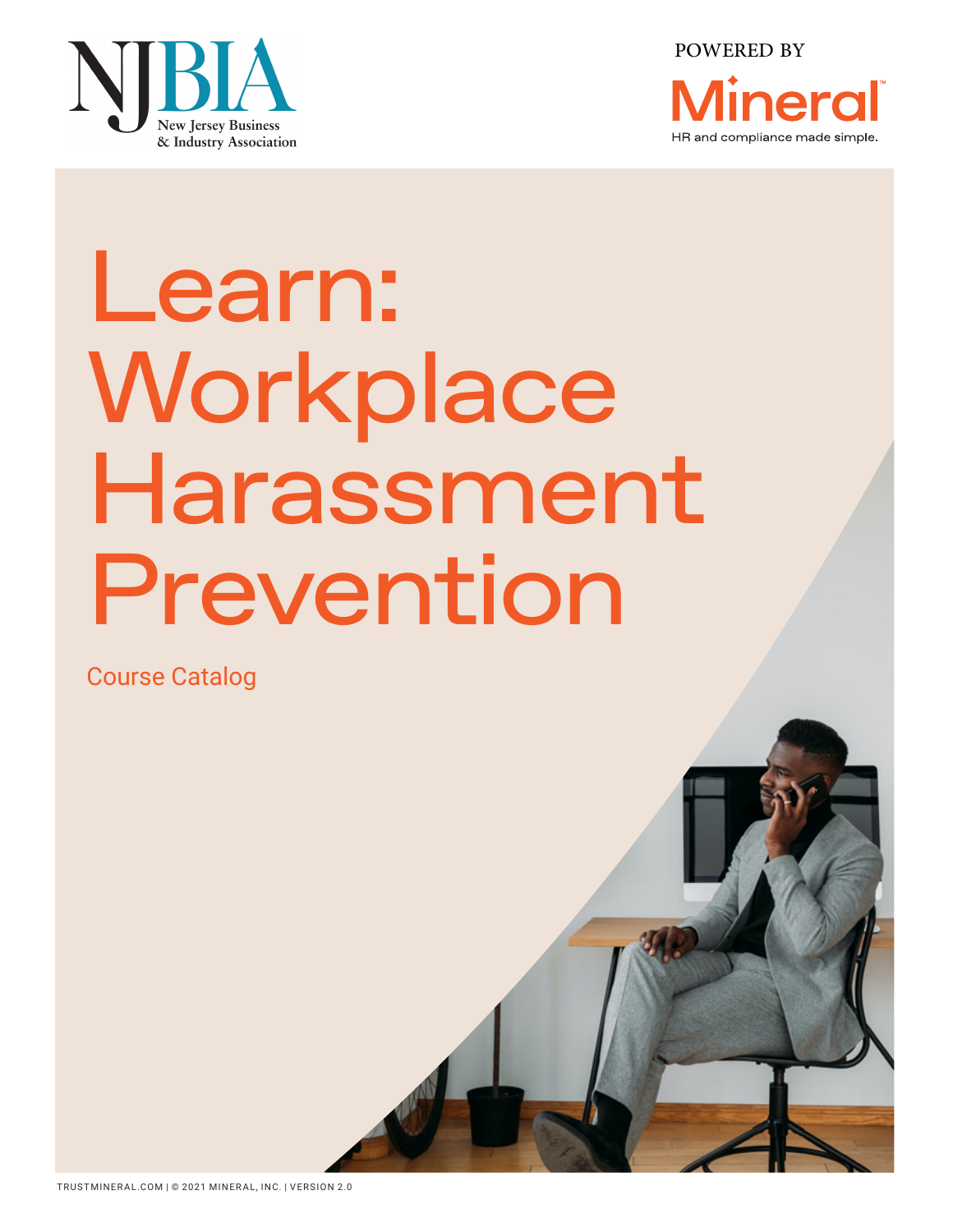# **Contents**

# WORKPLACE HARASSMENT PREVENTION

DIVERSITY HARASSMENT



#### **DIVERSITY**

# Overcoming Your Own Unconscious Biases 25 minutes  $\bigcirc$  English

Overcoming Unconscious Bias in the Workplace 25 minutes  $\bigcirc$  English

# Unconscious Bias

**6** 6 minutes  $\bigcirc$  English

# Understanding Unconscious Bias 25 minutes

 $\bigcirc$  English

#### Your Role in Workplace Diversity 36 minutes

 $\bigcirc$  English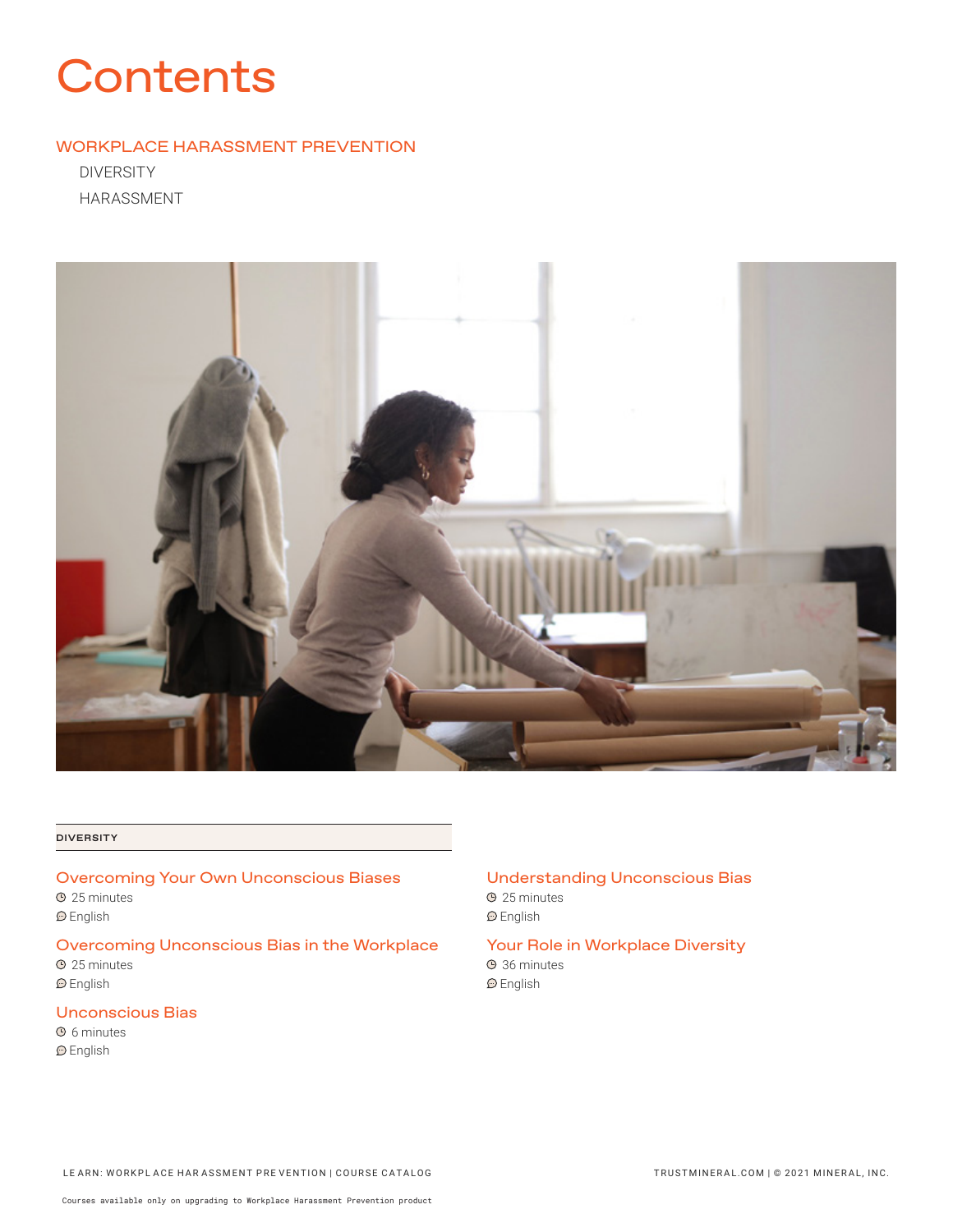# Workplace Harassment Prevention

#### **HARASSMENT PREVENTION**

#### Bullying and Hazing on Campus

36 minutes  $\Theta$  English

#### Harassment Prevention for California Employees

78 minutes

English and Spanish

#### Harassment Prevention for California Managers

**0 144 minutes** English and Spanish

#### Harassment Prevention for Connecticut Employees

126 minutes **D** English and Spanish

#### Harassment Prevention for Connecticut Managers

138 minutes English and Spanish

#### Harassment Prevention for Delaware Employees

48 minutes **O** English and Spanish

# Harassment Prevention for Delaware Managers

78 minutes **D** English and Spanish

#### Harassment Prevention for Illinois Employees

**34 minutes** English and Spanish

## Harassment Prevention for Illinois Employees (Restaurant / Bar)

36 minutes **D** English and Spanish

#### Harassment Prevention for Illinois Managers

78 minutes English and Spanish

# Harassment Prevention for Illinois Managers (Restaurant / Bar)

**60 minutes English and Spanish** 

#### Harassment Prevention for Maine Employees

48 minutes **O** English and Spanish

# Harassment Prevention for Maine Managers

78 minutes

**D** English and Spanish

#### Harassment Prevention for New York State & New York City Employees

**6** 54 minutes

English and Spanish

# Harassment Prevention for New York State

& New York City Managers

- **84 minutes**
- English and Spanish

#### Harassment Prevention for US Employees

42 minutes **O** English and Spanish

Harassment Prevention for US Managers

**3** 72 minutes **English and Spanish** 

#### Preventing Bullying and Violence

**9 18 minutes**  $\bigcirc$  English

## Preventing Harassment in the Global Workplace – Employee Edition

30 minutes **O** English and Spanish

#### Preventing Harassment in the Global Workplace – Manager Edition

**3** 24 minutes **D** English and Spanish

## Title IX for Higher Education

24 minutes **D** English